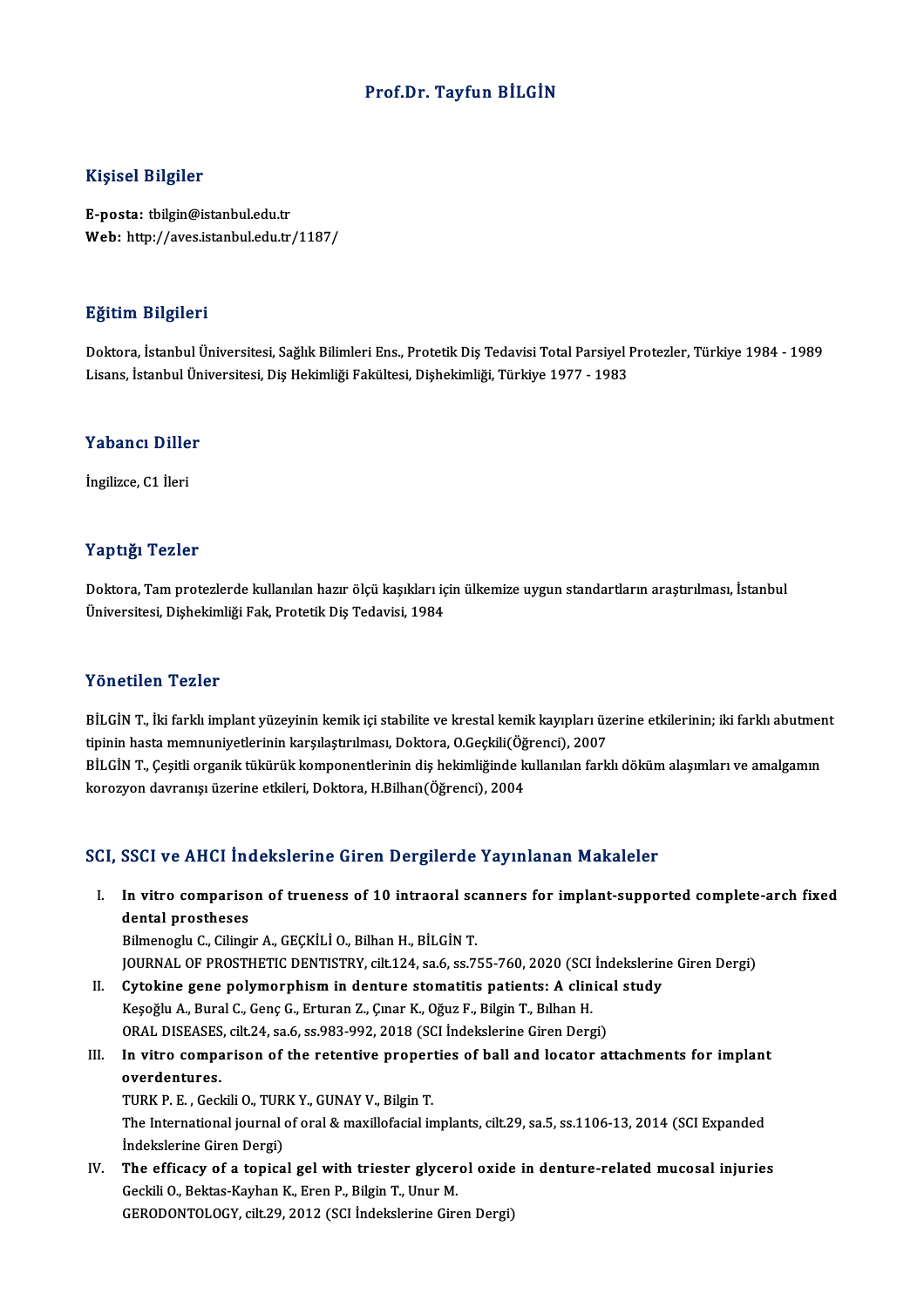V. Impact of mandibular two-implant retained overdentures on life quality in a group of elderly<br>Turkish edentuleus patients Impact of mandibular two-in<br>Turkish edentulous patients<br>Ceskij O. Bilban H. Bilgin T Turkish edentulous patients<br>Geckili O., Bilhan H., Bilgin T. Turkish edentulous patients<br>Geckili O., Bilhan H., Bilgin T.<br>ARCHIVES OF GERONTOLOGY AND GERIATRICS, cilt.53, sa.2, ss.233-236, 2011 (SCI İndekslerine Giren Dergi)<br>Three wear Bedialegis Fallow yn of Marginal Bone Loss Arou VI. Three-year Radiologic Follow-up of Marginal Bone Loss Around Titanium Dioxide Grit-Blasted<br>Dental Implants With and Without Fluoride Treatment ARCHIVES OF GERONTOLOGY AND GERIATRICS, cilt.53, sa.2, s.<br>Three-year Radiologic Follow-up of Marginal Bone Los<br>Dental Implants With and Without Fluoride Treatment<br>Ceckij O. Bilban H. Mumeu E. Bilgin T. Three-year Radiologic Follow-up of<br>Dental Implants With and Without<br>Geckili O., Bilhan H., Mumcu E., Bilgin T.<br>INTERNATIONAL JOURNAL OF ORAL & INTERNATIONAL JOURNAL OF ORAL & MAXILLOFACIAL IMPLANTS, cilt.26, sa.2, ss.319-324, 2011 (SCI Indekslerine Giren Dergi) Geckili O., Bilhan H., Mumc<br>INTERNATIONAL JOURNA<br>İndekslerine Giren Dergi)<br>A Quality of Life Compa INTERNATIONAL JOURNAL OF ORAL & MAXILLOFACIAL IMPLANTS, cilt.26, sa.2, ss.319-324, 2011 (SCI<br>Indekslerine Giren Dergi)<br>VII. A Quality-of-Life Comparison Between Self-Aligning and Ball Attachment Systems for 2-Implant-<br>Peta İndekslerine Giren Dergi)<br>A Quality-of-Life Comparison Betwe<br>Retained Mandibular Overdentures<br>Bilban H. Ceskili O. Sulun T. Bilgin T. A Quality-of-Life Comparison Bet<br>Retained Mandibular Overdentur<br>Bilhan H., Geckili O., Sulun T., Bilgin T.<br>JOUPNAL OF OPAL JMPLANTOLOCY Retained Mandibular Overdentures<br>Bilhan H., Geckili O., Sulun T., Bilgin T.<br>JOURNAL OF ORAL IMPLANTOLOGY, cilt.37, ss.167-173, 2011 (SCI İndekslerine Giren Dergi) Bilhan H., Geckili O., Sulun T., Bilgin T.<br>JOURNAL OF ORAL IMPLANTOLOGY, cilt.37, ss.167-173, 2011 (SCI İndekslerine Giren Dergi)<br>VIII. Three-Year Radiologic Follow-up of Marginal Bone Loss Around Titanium Dioxide Grit JOURNAL OF ORAL IMPLANTOLOGY, cilt.37, ss.167-173, 2011<br>Three-Year Radiologic Follow-up of Marginal Bone Los<br>Dental İmplants With and Without Fluoride Treatment<br>CECKULLO, PUHANH, mumque PUCİNT Three-Year Radiologic Follow-up of Ma<br>Dental İmplants With and Without Fluc<br>GEÇKİLİ O., BİLHAN H., mumcu e., BİLGİN T.<br>INTERNATIONAL JOURNAL OF ORAL & MAX Dental Implants With and Without Fluoride Treatment<br>GEÇKİLİ O., BİLHAN H., mumcu e., BİLGİN T.<br>INTERNATIONAL JOURNAL OF ORAL & MAXILLOFACIAL IMPLANTS, cilt.26, sa.2, ss.319-324, 2011 (SCI<br>Indekslerine Giren Dergi) GEÇKİLİ O., BİLHAN H., mumcu e., BİLGİN T. INTERNATIONAL JOURNAL OF ORAL & MAXILLOFACIAL IMPLANTS, cilt.26, sa.2, ss.319-324, 2011 (SCI<br>Indekslerine Giren Dergi)<br>IX. "A Quality of Life Comparison Self-Aligning and Ball Attachment Systems for 2-implant Retained<br>Mand İndekslerine Giren Dergi)<br>"A Quality of Life Comparis<br>Mandibular Overdentures".<br>PU HAN H. CECKU LO, SÜLÜN. **"A Quality of Life Comparison Self-Alig<br>Mandibular Overdentures".<br>BİLHAN H., GEÇKİLİ O., SÜLÜN T., BİLGİN T.**<br>JOUPNAL OF OPAL IMPLANTOLOCY silt 27 Mandibular Overdentures".<br>BİLHAN H., GEÇKİLİ O., SÜLÜN T., BİLGİN T.<br>JOURNAL OF ORAL IMPLANTOLOGY, cilt.37, ss.167-0, 2011 (SCI Expanded İndekslerine Giren Dergi) BİLHAN H., GEÇKİLİ O., SÜLÜN T., BİLGİN T.<br>JOURNAL OF ORAL IMPLANTOLOGY, cilt.37, ss.167-0, 2011 (SCI Expanded İndekslerine Giren Dergi)<br>X. "Three-Year Radiologic Follow-Up Of Marginal Bone Loss Around Titanium Dioxide JOURNAL OF ORAL IMPLANTOLOGY, cilt.37, ss.167-0, 2011 (SCI<br>"Three-Year Radiologic Follow-Up Of Marginal Bone Los<br>Dental Implants With And Without Fluoride Treatment"<br>CECKULLO, PULHAN H. Mumer E. PU.CIN T "Three-Year Radiologic Follow-Up Of M<br>Dental Implants With And Without Fluc<br>GEÇKİLİ O., BİLHAN H., Mumcu E., BİLGİN T.<br>INTERNATIONAL JOURNAL OF ORAL & MAX Dental Implants With And Without Fluoride Treatment"<br>GEÇKİLİ O., BİLHAN H., Mumcu E., BİLGİN T.<br>INTERNATIONAL JOURNAL OF ORAL & MAXILLOFACIAL IMPLANTS, cilt.26, ss.319-324, 2011 (SCI Expanded<br>İndekslerine Ciren Dergi) GEÇKİLİ O., BİLHAN H., Mu<br>INTERNATIONAL JOURNA<br>İndekslerine Giren Dergi)<br>The role of Candida alb INTERNATIONAL JOURNAL OF ORAL & MAXILLOFACIAL IMPLANTS, cilt.26, ss.319-324, 2011 (S<br>
indekslerine Giren Dergi)<br>
XI. The role of Candida albicans hyphae and Lactobacillus in denture-related stomatitis<br>
Filhan H. Sulun T. İndekslerine Giren Dergi)<br>The role of Candida albicans hyphae and Lactobacillus in d<br>Bilhan H., Sulun T., Erkose G., Kurt H., Erturan Z., Kutay O., Bilgin T. The role of Candida albicans hyphae and Lactobacillus in denture-related stomatitis<br>Bilhan H., Sulun T., Erkose G., Kurt H., Erturan Z., Kutay O., Bilgin T.<br>CLINICAL ORAL INVESTIGATIONS, cilt.13, sa.4, ss.363-368, 2009 (SC CLINICAL ORAL INVESTIGATIONS, cilt.13, sa.4, ss.363-368, 2009 (SCI Indekslerine Giren Dergi)<br>XII. "The Role Of Candida Albicans Hyphae And Lactobacillus In Denture Related Stomat BİLHAN H., SÜLÜN T., ERKÖSE G., Kurt H., ERTURAN Z., KUTAY H. Ö., BİLGİN T. "The Role Of Candida Albicans Hyphae And Lactobacillus In Denture Related Stomatitis"<br>BİLHAN H., SÜLÜN T., ERKÖSE G., Kurt H., ERTURAN Z., KUTAY H. Ö. , BİLGİN T.<br>Journal of Clinical Oral Investigations, cilt.13, sa.4, ss. BİLHAN H., SÜLÜN T., ERKÖSE G., Kurt H., ERTURAN Z., KUTAY H. Ö. , BİLGİN T.<br>Journal of Clinical Oral Investigations, cilt.13, sa.4, ss.363-368, 2009 (SCI Expanded İndekslerine Giren Dergi)<br>XIII. A 24-week prospective Journal of Clinical Oral Investigations, cilt.1<br>A 24-week prospective study compar:<br>with and without fluoride treatment.'<br>Pit Cin T XIII. A 24-week prospective study comparing the stability of titanium dioxide grit-blasted dental implants with and without fluoride treatment.'<br>BİLGİN T. Int J Oral Maxillofac Implants, cilt.24, sa.4, ss.684-8, 2009 (SCI Expanded İndekslerine Giren Dergi) BİLGİN T.<br>Int J Oral Maxillofac Implants, cilt.24, sa.4, ss.684-8, 2009 (SCI Expanded İndekslerine Giren Dergi)<br>XIV. A 24-Week Prospective Study Comparing the Stability of Titanium Dioxide Grit-Blasted Dental Int J Oral Maxillofac Implants, cilt.24, sa.4, ss.684-8, 200<br>A 24-Week Prospective Study Comparing the Sta<br>Implants With and Without Fluoride Treatment.'<br>Pit Cin T A 24-We<br>Implants<br>BİLGİN T.<br>Int LOral l Implants With and Without Fluoride Treatment.''<br>BİLGİN T.<br>Int J Oral Maxillofac International Journal Of Oral Implants, cilt.24, ss.684-88, 2009 (SCI Expanded İndekslerine<br>Ciron Dergi) BİLGİN T.<br>Int J Oral Max<br>Giren Dergi)<br>A 24 yısak t Int J Oral Maxillofac International Journal Of Oral Implants, cilt.24, ss.684-88, 2009 (SCI Expanded Indekslerine<br>Giren Dergi)<br>XV. A 24-week prospective study comparing the stability of titanium dioxide grit-blasted dental Giren Dergi)<br>A 24-week prospective study compal<br>with and without fluoride treatment<br>CECKULLO RUHANH mumau e RUCIN A 24-week prospective study comparin<br>with and without fluoride treatment<br>GEÇKİLİ O., BİLHAN H., mumcu e., BİLGİN T.<br>INTERNATIONAL JOURNAL OF ORAL & MAX with and without fluoride treatment<br>GEÇKİLİ O., BİLHAN H., mumcu e., BİLGİN T.<br>INTERNATIONAL JOURNAL OF ORAL & MAXILLOFACIAL IMPLANTS, cilt.24, sa.4, ss.684-688, 2009 (SCI GEÇKİLİ O., BİLHAN H., mu<br>INTERNATIONAL JOURNA<br>İndekslerine Giren Dergi)<br>A. 24. Weak Prospective INTERNATIONAL JOURNAL OF ORAL & MAXILLOFACIAL IMPLANTS, cilt.24, sa.4, ss.684-688, 2009 (SCI<br>Indekslerine Giren Dergi)<br>XVI. A 24-Week Prospective Study Comparing the Stability of Titanium Dioxide Grit-Blasted Dental<br>Implan Indekslerine Giren Dergi)<br>A 24-Week Prospective Study Comparing the St:<br>Implants With and Without Fluoride Treatment<br>Ceakik Q Bilban H, Bilgin T A 24-Week Prospective S<br>Implants With and Witho<br>Geckili O., Bilhan H., Bilgin T.<br>INTERNATIONAL JOURNAL Implants With and Without Fluoride Treatment<br>Geckili O., Bilhan H., Bilgin T.<br>INTERNATIONAL JOURNAL OF ORAL & MAXILLOFACIAL IMPLANTS, cilt.24, sa.4, ss.684-688, 2009 (SCI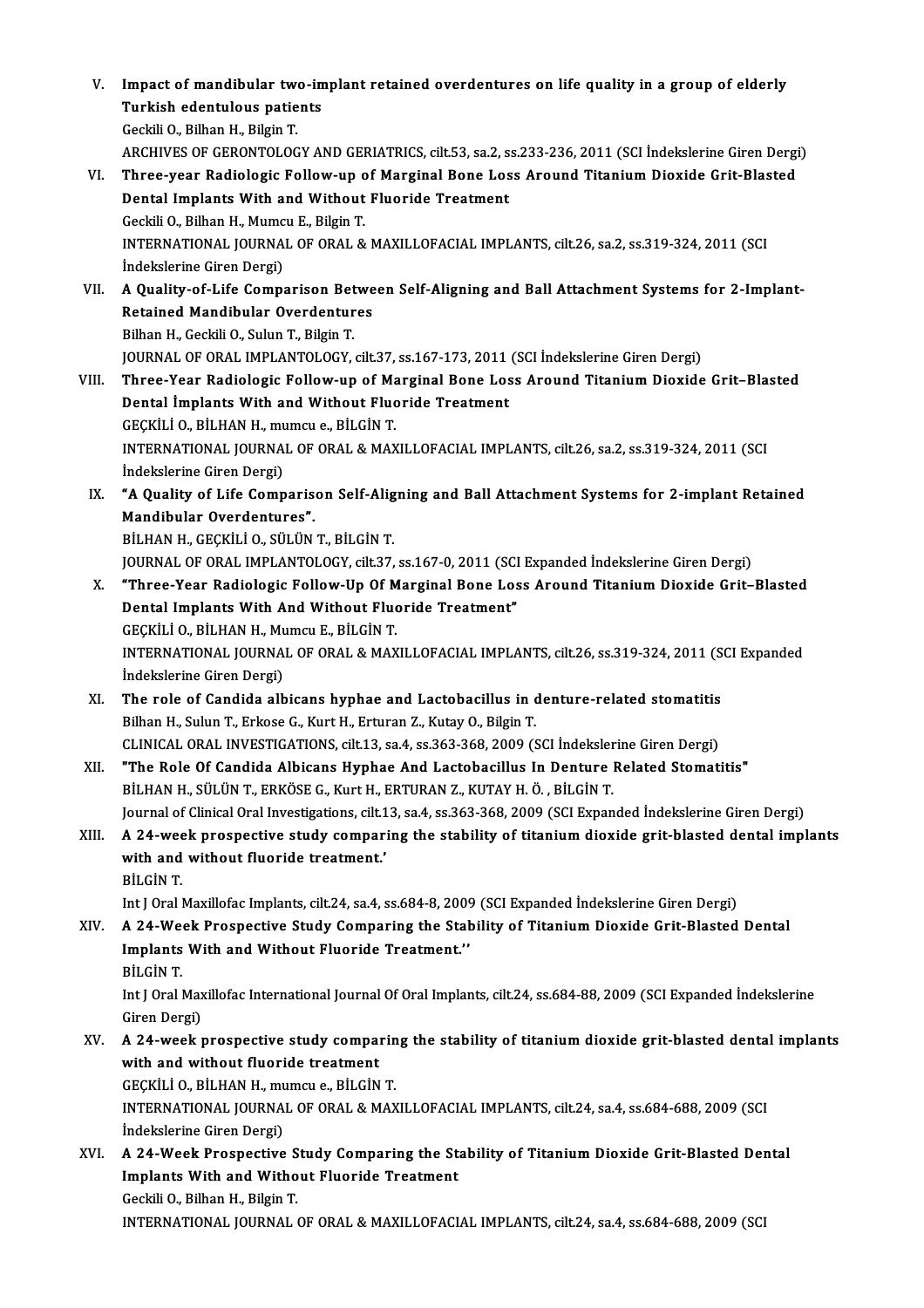İndekslerine Giren Dergi)

indekslerine Giren Dergi)<br>XVII. IMMEDIATE LOADING; THREE CASES WITH UP TO 38 MONTHS OF CLINICAL FOLLOW-UP<br>Rijhan H. Sonmar E. Mumau E. Bilgin T İndekslerine Giren Dergi)<br>IMMEDIATE LOADING; THREE CASE<br>Bilhan H., Sonmez E., Mumcu E., Bilgin T.<br>JOUPNAL OE OBAL IMBLANTOLOCY. silt IMMEDIATE LOADING; THREE CASES WITH UP TO 38 MONTHS OF CLINICAL FOLLOV<br>Bilhan H., Sonmez E., Mumcu E., Bilgin T.<br>JOURNAL OF ORAL IMPLANTOLOGY, cilt.35, sa.2, ss.75-81, 2009 (SCI İndekslerine Giren Dergi)<br>"A 24 week prespec Bilhan H., Sonmez E., Mumcu E., Bilgin T.<br>JOURNAL OF ORAL IMPLANTOLOGY, cilt.35, sa.2, ss.75-81, 2009 (SCI İndekslerine Giren Dergi)<br>XVIII. "A 24-week prospective study comparing the stability of titanium dioxide grit-blas JOURNAL OF ORAL IMPLANTOLOGY, cilt.35, sa.2, ss.75-81, 2009 (SCI Indekslerine Giren Dergi)<br>"A 24-week prospective study comparing the stability of titanium dioxide grit-blaste<br>implants with and without fluoride treatment" "A 24-week prospective study<br>implants with and without flu<br>GEÇKİLİ O., BİLHAN H., BİLGİN T.<br>INTERNATIONAL JOURNAL OF OL INTERNATIONAL JOURNAL OF ORAL & MAXILLOFACIAL IMPLANTS, cilt.24, ss.684-688, 2009 (SCI İndekslerine<br>Giren Dergi) GEÇKİLİ O., BİLHAN H., BİLGİN T. INTERNATIONAL JOURNAL OF ORAL & MAXILLOFACIAL IMPLANTS, cilt.24, ss.684-688, 2009 (SCI İndekslaments as an Alternative to Ball Attachments in 2-Implant Retained Mandibular<br>Cucator Attachments as an Alternative to Ball Atta Giren Dergi)<br><mark>Locator Attacl</mark><br>Overdentures<br>CECV<sup>II L</sup>O P<sup>II I</sup> Locator Attachments as an Al<br>Overdentures<br>GEÇKİLİ O., BİLHAN H., BİLGİN T.<br>IQUPNAL OE THE CANADIAN DEL Overdentures<br>GEÇKİLİ O., BİLHAN H., BİLGİN T.<br>JOURNAL OF THE CANADIAN DENTAL ASSOCIATION, cilt.73, sa.8, ss.679-682, 2007 (SCI Expanded İndekslerine GEÇKİLİ O., B<br>JOURNAL OF<br>Giren Dergi)<br>Locator atte JOURNAL OF THE CANADIAN DENTAL ASSOCIATION, cilt.73, sa.8, ss.679-682, 2007 (SCI Expanded İndek<br>Giren Dergi)<br>XX. Locator attachments as an alternative to ball attachments in 2-implant retained mandibular<br>avandantunac Giren Dergi)<br>Locator attach<br>overdentures<br>Ceckili O. Bilber Locator attachments as a<br>overdentures<br>Geckili O., Bilhan H., Bilgin T.<br>IOUPMAL OF THE CANADIA! overdentures<br>Geckili O., Bilhan H., Bilgin T.<br>JOURNAL OF THE CANADIAN DENTAL ASSOCIATION, cilt.73, sa.8, ss.691-694, 2007 (SCI İndekslerine Giren Dergi)<br>"Legator Attachments as an Alternative to Boll Attachments in 2 Impla Geckili O., Bilhan H., Bilgin T.<br>JOURNAL OF THE CANADIAN DENTAL ASSOCIATION, cilt.73, sa.8, ss.691-694, 2007 (SCI İndekslerine Giren<br>XXI. "Locator Attachments as an Alternative to Ball Attachments in 2-Implant Retained **JOURNAL OF THE**<br>"Locator Attacl<br>Overdentures"<br>CECVILLO PH.U "Locator Attachments as an A<br>Overdentures"<br>GEÇKİLİ O., BİLHAN H., BİLGİN T.<br>JOUPNAL OE THE CANADIAN DEL Overdentures"<br>GEÇKİLİ O., BİLHAN H., BİLGİN T.<br>JOURNAL OF THE CANADIAN DENTAL ASSOCIATION, cilt.73, ss.679-682, 2007 (SCI Expanded İndekslerine Giren<br>Dergi) GECKILI O., BILHAN H., BILGIN T. JOURNAL OF THE CANADIAN DENTAL ASSOCIATION, cilt.73, ss.679-682, 2007 (SCI Expanded Indekslerine Gire<br>Dergi)<br>XXII. Impression procedures and construction of a sectional denture for a patient with microstomia: A<br>clinical re Dergi)<br>Impression pre<br>clinical report<br>Ceckili O. Gilingi Impression procedures al<br>clinical report<br>Geckili O., Cilingir A., Bilgin T.<br>JOUPNAL OF PROSTUETIC DI clinical report<br>Geckili O., Cilingir A., Bilgin T.<br>JOURNAL OF PROSTHETIC DENTISTRY, cilt.96, ss.387-390, 2006 (SCI İndekslerine Giren Dergi)<br>Biometrical and Marnhalagical Analyses of the Mandibles in the Angient Anatolian Geckili O., Cilingir A., Bilgin T.<br>JOURNAL OF PROSTHETIC DENTISTRY, cilt.96, ss.387-390, 2006 (SCI İndekslerine Giren Dergi)<br>XXIII. Biometrical and Morphological Analyses of the Mandibles in the Ancient Anatolian Commu JOURNAL<br>Biometri<br>BİLGİN T.<br>Balkan Jo Biometrical and Morphological Analyses of the Mandibles in the Ancient Anatolia<br>BiLGİN T.<br>Balkan Journal of Stomatology, cilt.10, sa.3, ss.187-91, 2006 (SSCI İndekslerine Giren Dergi)<br>Impression presedures and construction BİLGİN T.<br>Balkan Journal of Stomatology, cilt.10, sa.3, ss.187-91, 2006 (SSCI İndekslerine Giren Dergi)<br>XXIV. Impression procedures and construction of a sectional denture for a patient with microstomia: a<br>clinical report Balkan Journal of Stomatology, cilt.10, sa.3, ss.187-91, 2006 (SSCI Indekslerine Giren Dergi) GEÇKİLİO.,ÇİLİNGİRA.A. ,BİLGİNT. The Journal of prosthetic dentistry, cilt.96, sa.6, ss.387-390, 2006 (SCI İndekslerine Giren Dergi) GEÇKİLİ O., ÇİLİNGİR A. A. , BİLGİN T.<br>The Journal of prosthetic dentistry, cilt.96, sa.6, ss.387-390, 2006 (SCI İndekslerine Giren Dergi)<br>XXV. EEC Syndrome (Ectrodactyly-Ectodermal Dysplasia-Clefting): A Clinical Case The Journ<br>**EEC Sync**<br>BİLGİN T.<br>ASDC LDS EEC Syndrome (Ectrodactyly-Ectodermal Dysplasia-Clefting): A<br>BİLGİN T.<br>ASDC J Dent Child, cilt.68, ss.350-0, 2001 (SCI İndekslerine Giren Dergi)<br>Fyaluation of the clane of the articular eminence and the transı BILGIN T.<br>ASDC J Dent Child, cilt.68, ss.350-0, 2001 (SCI Indekslerine Giren Dergi)<br>XXVI. Evaluation of the slope of the articular eminence and the transverse angle of the glenoid fossa in an<br>anateliar population ASDC J Dent Child, cilt.68<br>**Evaluation of the slop<br>anatolian population**<br>Pikin T. Sulun T. Ergin l Evaluation of the slope of the articular eminence and the t<br>anatolian population<br>Bilgin T., Sulun T., Ergin U., Kursoglu P., Beyli M., von Fraunhofer J.<br>CRANIO THE JOURNAL OF CRANIOMANDIBULAR RRACTICE cilt 19 anatolian population<br>Bilgin T., Sulun T., Ergin U., Kursoglu P., Beyli M., von Fraunhofer J.<br>CRANIO-THE JOURNAL OF CRANIOMANDIBULAR PRACTICE, cilt.18, sa.3, ss.220-227, 2000 (SCI İndekslerine Giren<br>Persi) Bilgin<br>CRANI<br>Dergi)<br>The nr CRANIO-THE JOURNAL OF CRANIOMANDIBULAR PRACTICE, cilt.18, sa.3, ss.220-227, 2000 (SCI İndekslerine Giren<br>Dergi)<br>XXVII. The presence of black pigmented gram negative anaerobes in the oral cavity of edentulous subjects<br>PULCI Dergi)<br>The pres<br>BİLGİN T.<br>Fems Jew The presence of black pigmented gram negative anaerobes in the oral cavity of edentulous subject<br>BİLGİN T.<br>Fems Journal Of Immunology Medical Microbiology, cilt.6, ss.2-3, 1997 (SCI Expanded İndekslerine Giren Dergi)<br>Tensi BİLGİN T.<br>Fems Journal Of Immunology Medical Microbiology, cilt.6, ss.2-3, 1997 (SCI Expanded İndekslerine Giren Dergi)<br>XXVIII. Tensile Bond Strength of a Soft Lining With Acrylic Denture Base Resins BİLGİNT. Tensile Bond Strength of a Soft Lining With Acrylic Denture Base Resins<br>BİLGİN T.<br>Eur J Prosthodont Restor Dent., cilt.2, sa.3, ss.123-6, 1994 (SCI İndekslerine Giren Dergi)<br>THE PRESENCE OF BLACK BICMENTED CRAM NECATIVE AN XXIX. THE PRESENCE OF BLACK-PIGMENTED GRAM-NEGATIVE ANAEROBES IN THE ORAL CAVITY OF<br>EDENTULOUS SUBJECTS Eur J Prosthodont Restor D<br>THE PRESENCE OF BLAC<br>EDENTULOUS SUBJECTS<br>VIU EVCLC - BU CN T- ECU KULEKCI G., BILGIN T., EGILMEZ S., TURFANER M., ANG O.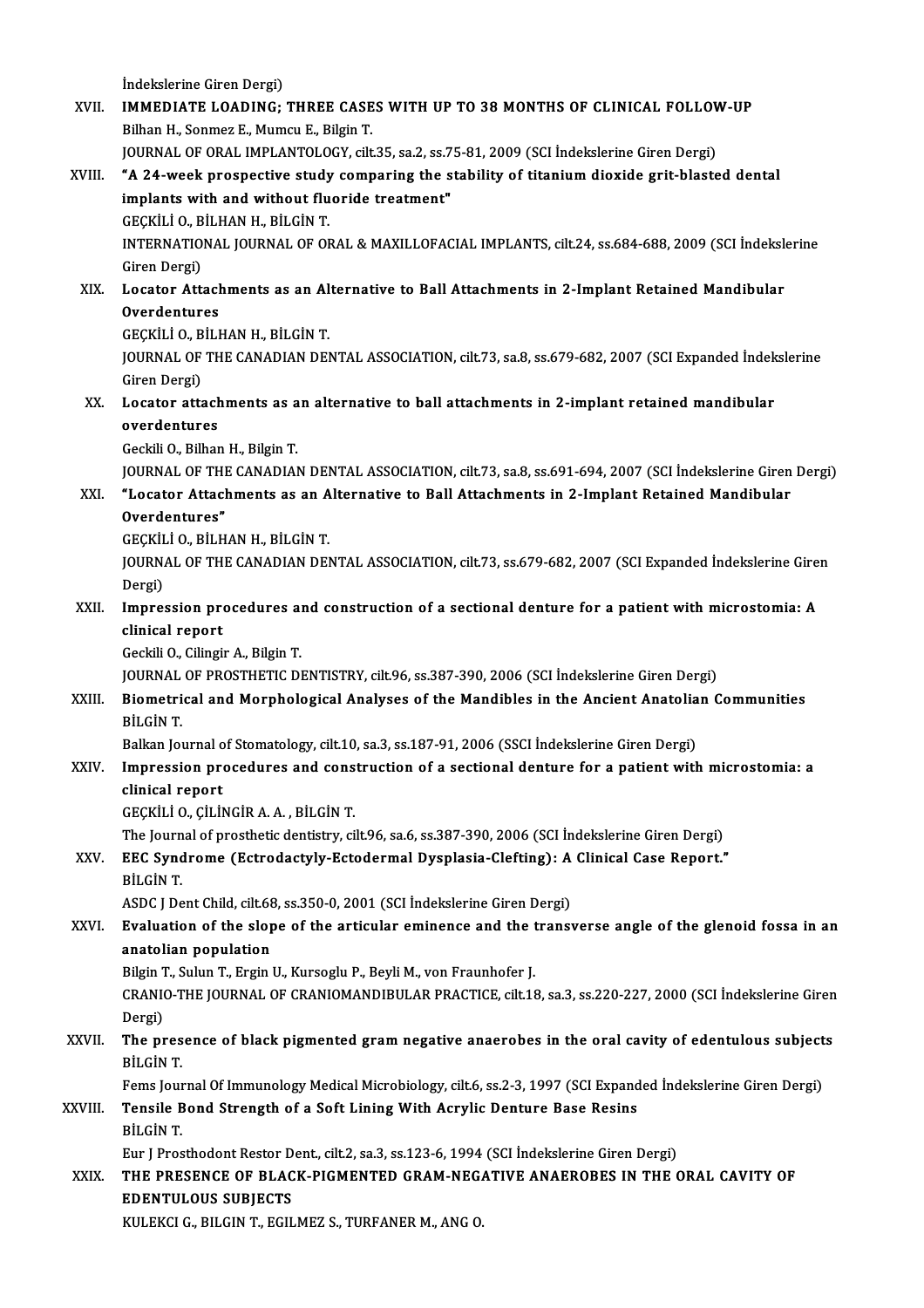# rems Immunology And Medical Mickobi<br>Diğer Dergilerde Yayınlanan Makaleler

| Diğer Dergilerde Yayınlanan Makaleler |                                                                                                             |
|---------------------------------------|-------------------------------------------------------------------------------------------------------------|
| Ι.                                    | The effect of urea on the corrosion behavior of different dental alloys<br>BİLGİN T., BİLHAN H., GEÇKİLİ O. |
|                                       | Indian Journal of Dental Research, ss.75-79, 2012 (Diğer Kurumların Hakemli Dergileri)                      |
| П.                                    | Protetik Diş Tedavisinde Kullanılan Yaşam Kalitesi Ölçümleri                                                |
|                                       | GECKILI O., BURAL H. C., BILGIN T.                                                                          |
|                                       | Türk Dişhekimliği Dergisi, cilt.82, sa.3, ss.110-0, 2011 (Hakemli Üniversite Dergisi)                       |
| III.                                  | Protetik diş hekimliğinde kullanılan yaşam kalitesi ölçümleri                                               |
|                                       | GECKILI O., BURAL H. C., BILGIN T.                                                                          |
|                                       | Türk Dişhekimliği Dergisi, cilt.82, ss.110-113, 2011 (Diğer Kurumların Hakemli Dergileri)                   |
| IV.                                   | "Dental İmplant Yüzeylerinde Osseointegrasyonun Geliştirilmesi için Yapılan Modifikasyonlar".               |
|                                       | GEÇKİLİ O., Mumcu E., BURAL H. C., BİLHAN H., BİLGİN T.                                                     |
|                                       | Hacettepe Üniversitesi Dişhekimliği Dergisi, cilt.34, ss.60-69, 2010 (Hakemli Üniversite Dergisi)           |
| V.                                    | "Diş Çekimi Sonrası Hemen İmplantasyon ve Hemen Yükleme Protokolü: Derleme ve 2 Vaka Bildirisi              |
|                                       | BİLHAN H., Mumcu E., BİLGİN T.                                                                              |
|                                       | Dişhekimliğinde Klinik Dergisi, cilt.19, ss.87-89, 2006 (Diğer Kurumların Hakemli Dergileri)                |
| VI.                                   | Elazığ Tepecik Ortaçağ Toplumunda Hipoplazi                                                                 |
|                                       | BİLGİN T.                                                                                                   |
|                                       | İ.Ü. Diş Hek. Derg., cilt 34, ss 98-104, 2000 (Hakemli Üniversite Dergisi)                                  |
| VII.                                  | Büyüme Hormonu Eksikliği, Amelogenesis Imperfekta ve Dens in Dentenin Birlikte Görüldüğü Bir                |
|                                       | Olgu                                                                                                        |
|                                       | BİLGİN T., AREN G.                                                                                          |
|                                       | Türk Oral Biyoloji dergisi, cilt.1, ss.1-5, 2000 (Diğer Kurumların Hakemli Dergileri)                       |
| VIII.                                 | "%1 lik Sodyum Hipoklorit Solüsyonun Aljinal Ölçülerinin Boyutsal Stabilitesine Etkisi<br><b>BİLGİN T.</b>  |
|                                       | İ.Ü. Dişhekimliği Fakültesi Dergisi, cilt.33, ss.107-122, 1999 (Hakemli Üniversite Dergisi)                 |
| IX.                                   | Papillon-Le Fevre Sendromu: Bir Olgu Nedeniyle."                                                            |
|                                       | <b>BİLGİN T.</b>                                                                                            |
|                                       | Dişhekimliği, cilt.7, ss.28-30, 1997 (Diğer Kurumların Hakemli Dergileri)                                   |
| Х.                                    | Kondansasyon Tipi Silikon Esaslı Ölçü Maddelerinin Zamana Bağlı Boyutsal Değişimlerinin                     |
|                                       | <i>incelenmesi</i>                                                                                          |
|                                       | <b>BİLGİN T.</b>                                                                                            |
|                                       | Dişhek. Der., cilt.22, ss.264-67, 1996 (Diğer Kurumların Hakemli Dergileri)                                 |
| XI.                                   | Tek Tam ve Üst Alt Tam Protezlerde Çiğneme Yetersizliğinin Değerlendirilmesi                                |
|                                       | BİLGİN T.                                                                                                   |
|                                       | İ.Ü. Dişhekimliği Fakültesi Dergisi, cilt.29, sa.2, ss.218-222, 1995 (Hakemli Üniversite Dergisi)           |
| XII.                                  | Tam Protez Kullananlarda Candida Enfeksiyonları ve Tedavisinde Metal Kaide Plağı Alternatifinin             |
|                                       | Değerlendirilmesi"<br><b>BİLGİN T.</b>                                                                      |
|                                       | İ.Ü. Dişhekimliği Fakültesi Dergisi, cilt.28, sa.4, ss.281-87, 1994 (Hakemli Üniversite Dergisi)            |
|                                       | Silikon Esaslı Ölçü Maddelerinin Zamana Bağlı Çizgisel Boyutsal Değişimi                                    |
| XIII.                                 | <b>BİLGİN T.</b>                                                                                            |
|                                       | İ.Ü. Dişhekimliği Fakültesi Dergisi, cilt.28, sa.2, ss.97-103, 1994 (Hakemli Üniversite Dergisi)            |
| XIV.                                  | İskelet Protezli Hastalarda Kuronlanmamış Destek Dişlerdeki Tırnak Yuvalarının Bakteri Plağı                |
|                                       | Yönünden İncelenmesi                                                                                        |
|                                       | <b>BİLGİN T.</b>                                                                                            |
|                                       |                                                                                                             |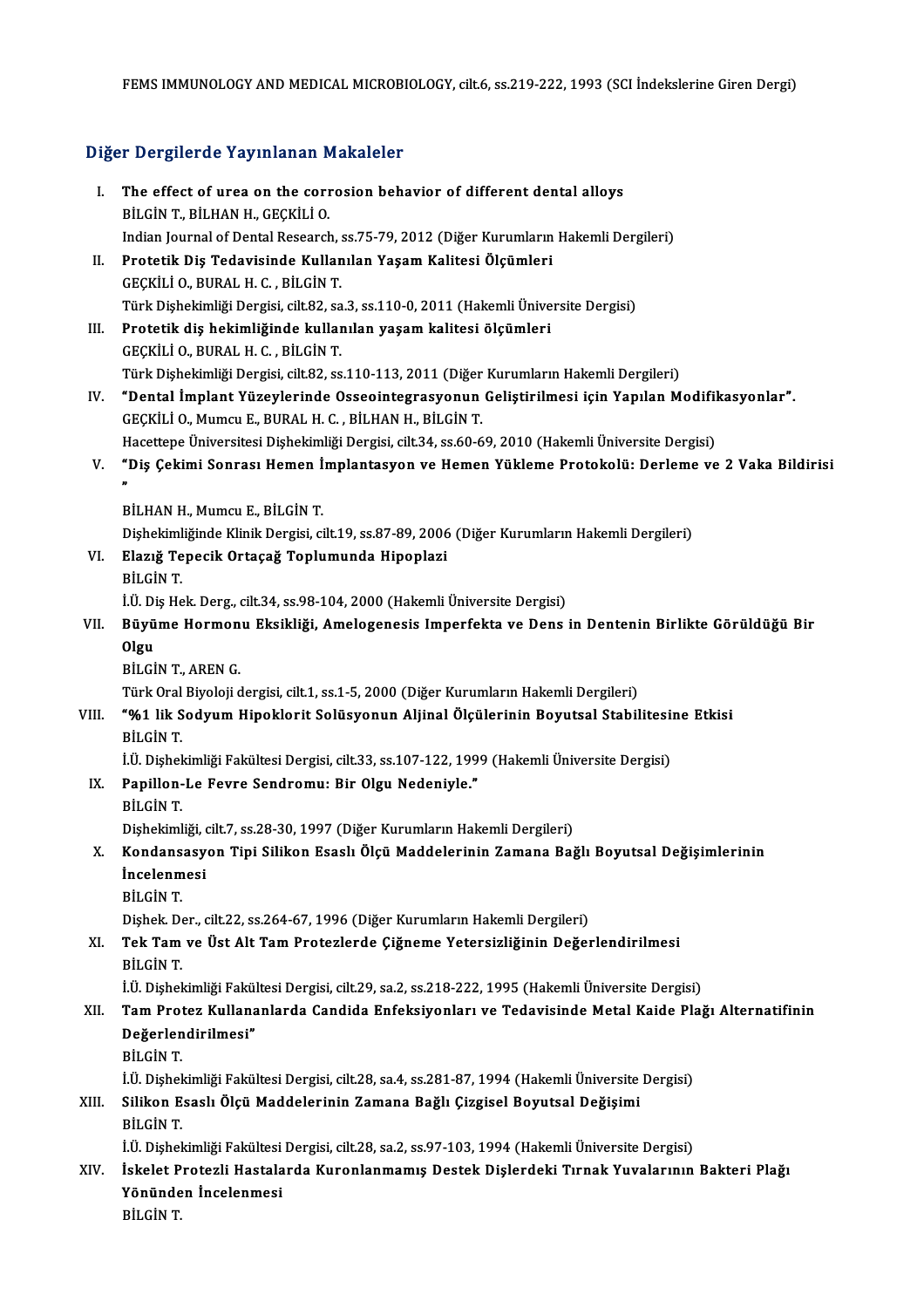|              | İ.Ü. Dişhekimliği Fakültesi Dergisi, cilt.28, ss.139-143, 1994 (Hakemli Üniversite Dergisi)                        |
|--------------|--------------------------------------------------------------------------------------------------------------------|
| XV.          | Yakınçağ Anadolu İnsanlarında Dişlerin Biyometrik ve Patolojik Açıdan Analizi"<br>BİLGİN T.                        |
|              | İ.Ü. Dişhekimliği Fakültesi Dergisi, cilt.28, ss.169-79, 1994 (Hakemli Üniversite Dergisi)                         |
| XVI.         | Fleksible Dişeti Maskesi ve Bir Olgu Bildirimi<br><b>BİLGİN T.</b>                                                 |
|              | Ege Dişhekimliği Fakültesi Dergisi, cilt.15, sa.3, ss.191-95, 1994 (Hakemli Üniversite Dergisi)                    |
| XVII.        | Bir Yumuşak Astar Maddesinin Farklı Akrilik Protez Kaide Materyallerine Bağlanma Dayanımı"<br>BİLGİN T.            |
|              | İ.Ü. Dişhekimliği Fakültesi Dergisi, cilt.27, sa.4, ss.278-82, 1993 (Hakemli Üniversite Dergisi)                   |
| <b>XVIII</b> | Oklüzal Dikey Boyut Kaybı ve Rehabilitasyonu -İki Vaka Nedeniyle-<br><b>BİLGİN T.</b>                              |
|              | Dişhekimliği, cilt.2, sa.12, ss.233-37, 1993 (Diğer Kurumların Hakemli Dergileri)                                  |
| XIX.         | Katalizör Oranı Arttırılan Kondansasyon Silikonu Ölçü Maddelerinin Boyutsal Değişimi<br>BİLGİN T.                  |
|              | İ.Ü. Dişhekimliği Fakültesi Dergisi, cilt.27, sa.2, ss.131-37, 1993 (Hakemli Üniversite Dergisi)                   |
| XX.          | Dezenfeksiyon ve Sterilizasyonun Silikon Esaslı Ölçü Maddelerinin Boyutsal Stabilitesine Karşı Etkisi<br>BİLGİN T. |
|              | İ.Ü. Dişhekimliği Fakültesi Dergisi, cilt.27, ss.181-86, 1993 (Hakemli Üniversite Dergisi)                         |
| XXI.         | Zonguldak Kömür Madeni İşçilerinde Ağız Diş Sağlığı<br>BİLGİN T.                                                   |
|              | İ.Ü. Dişhekimliği Fakültesi Dergisi, cilt.27, ss.41-45, 1993 (Hakemli Üniversite Dergisi)                          |
| XXII.        | Protetik Tedavide Telkinin Rolü<br>BİLGİN T.                                                                       |
|              | G.Ü. Dishekimliği Fakültesi Dergisi, cilt.8, ss.149-55, 1991 (Hakemli Üniversite Dergisi)                          |
| XXIII.       | Oklüzal Dikey Boyut Kaybı"                                                                                         |
|              | BİLGİN T.                                                                                                          |
|              | Dişhekimliği, cilt.5, ss.235-38, 1991 (Diğer Kurumların Hakemli Dergileri)                                         |
| XXIV.        | Ektodermal polidisplazi olgularında protetik tedavinin önemi<br>AKTÖREN O., BİLGİN T                               |
|              | Dişhekimliğinde Klinik, cilt.4, ss.115-118, 1991 (Diğer Kurumların Hakemli Dergileri)                              |
| XXV          | Bir Hipodonti Olgusu Nedeniyle Oklüzal Rehabilitasyon"<br>BİLGİN T.                                                |
|              | İ.Ü. Dişhekimliği Fakültesi Dergisi, cilt.23, ss.46-50, 1989 (Hakemli Üniversite Dergisi)                          |

# 1.0. Dişnekimliği Fakultesi<br>Kitap & Kitap Bölümleri

itap & Kitap Bölümle<br>I. Ortodonti - Bölüm 4<br>CÜMPÜ CELİKELA D GÜMRÜ ESTEMILIST<br>Ortodonti - Bölüm 4<br>GÜMRÜ ÇELİKEL A. D. , GENÇAY K., AKTÖREN O., TUNA İNCE E. B. , ÇİNTAN S., SEYMEN F., BİLGİN T., KÜRKLÜ Ortodonti - Bölüm 4<br>GÜMRÜ ÇELİKEL A. D. , GENÇAY K., AKTÖREN O., TU<br>GÜRLEYEN E., ÇANKAYA A. B. , KASIMOĞLU Y., et al.<br>Orford Klinik Die Holsmliği El Kitabı Concov K. Tung GÜMRÜ ÇELİKEL A. D. , GENÇAY K., AKTÖREN O., TUNA İNCE E. B. , ÇİNTAN S., SEYMEN F., BİLGİN T., KÜRKLÜ<br>GÜRLEYEN E., ÇANKAYA A. B. , KASIMOĞLU Y., et al.<br>Oxford Klinik Diş Hekimliği El Kitabı, Gencay K, Tuna İnce EB, Editör GÜRLI<br>Oxfore<br>2017

# <sub>2017</sub><br>Hakemli Kongre / Sempozyum Bildiri Kitaplarında Yer Alan Yayınlar

- akemli Kongre / Sempozyum Bildiri Kitaplarında Yer Alan Yay<br>I. Cytokine gene polymorphism in Candida-related denture stomatitis.<br>Ceekin Kesseli A. BunALH G. Bilban H. Oğuz E. EPTURAN Z. CECKU LO. I. Cytokine gene polymorphism in Candida-related denture stomatitis.<br>Coşkun Keşoğlu A., BURAL H. C., Bilhan H., OĞUZ F., ERTURAN Z., GEÇKİLİ O., BİLGİN T. FDI2017WorldDentalCongress,Madrid, İspanya,29Ağustos -01Eylül2017, cilt.suppl1, sa.67, ss.138
- II. Alt çeneye yerleştirilen farklı bağlantı türüne sahip implantlarda, implantların krestal konumunun ve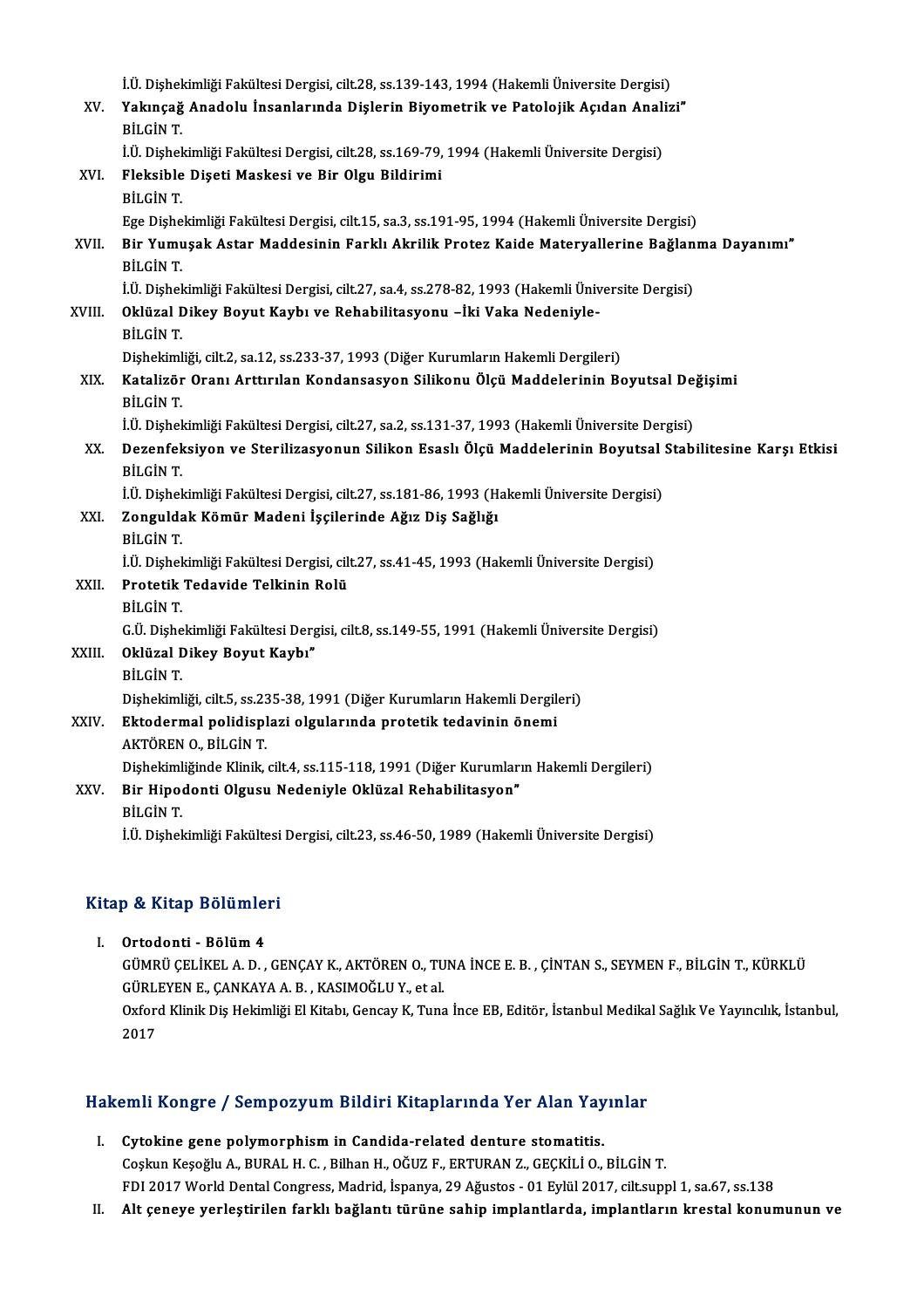implantlar arası mesafenin bir yıl sonraki marjinal kemik kaybına etkisi<br>UPCUN A.C. SESKULLE SESKULLO PU HANH KUTAYHÖ PU SINT implantlar arası mesafenin bir yıl sonraki marjinal kemik kaybır<br>URGUN A. C. , GECKILI E., GEÇKİLİ O., BILHAN H., KUTAY H. Ö. , BİLGİN T.<br>TPID 22. Uluslararası Bilimsel Kangrasi, Antalya Türkiye 12., 15 Kasım ( implantlar arası mesafenin bir yıl sonraki marjinal kemik kaybına etkisi<br>URGUN A. C. , GECKILI E., GEÇKİLİ O., BILHAN H., KUTAY H. Ö. , BİLGİN T.<br>TPID 22. Uluslararası Bilimsel Kongresi, Antalya, Türkiye, 12 - 15 Kasım 201 URGUN A. C. , GECKILI E., GEÇKİLİ O., BILHAN H., KUTAY H. Ö. , BİLGİN T.<br>TPID 22. Uluslararası Bilimsel Kongresi, Antalya, Türkiye, 12 - 15 Kasım 2015, ss.181<br>III. Comparison of the stability and marginal bone loss around TPID 22. Uluslararası Bilimsel Kongresi, Antalya, Türl<br>Comparison of the stability and marginal bone<br>screw-retained implant-abutment connections<br>CECKULLO CECKULLE, PU HAN H. KUTAVHÖ PU ( Comparison of the stability and marginal bone loss<br>screw-retained implant-abutment connections<br>GEÇKİLİ O., GECKILI E., BILHAN H., KUTAY H.Ö., BİLGİN T.<br>EAQ 24th Annual Scientific Meeting Stackholm İsveç 24

- screw-retained implant-abutment connections<br>GEÇKİLİ O., GECKILI E., BILHAN H., KUTAY H. Ö. , BİLGİN T.<br>EAO 24th Annual Scientific Meeting, Stockholm, İsveç, 24 26 Eylül 2015, cilt.26, no.12, ss.368<br>Türkçe Ohin Edent Ferm GEÇKİLİ O., GECKILI E., BILHAN H., KUTAY H. Ö. , BİLGİN T.<br>EAO 24th Annual Scientific Meeting, Stockholm, İsveç, 24 - 26 Eylül 2015, q<br>IV. Türkçe Ohip-Edent Formunun Güvenilirliğinin Değerlendirilmesi.<br>Keseğlu A. BUBAL H. EAO 24th Annual Scientific Meeting, Stockholm, İsveç, 24 - 26 Eylül 2015, cilt.26, no.12, ss.3<br><mark>Türkçe Ohip-Edent Formunun Güvenilirliğinin Değerlendirilmesi.</mark><br>Keşoğlu A., BURAL H. C. , GEÇKİLİ O., Erdoğan Ö., Çilingir A., Türkçe Ohip-Edent Formunun Güvenilirliğinin Değerlendirilmesi.<br>Keşoğlu A., BURAL H. C. , GEÇKİLİ O., Erdoğan Ö., Çilingir A., BEKTAŞ KAYHAN K., BİLGİN T.<br>İÜ Diş Hekimliği Fakültesi 6. Uluslararası Bilimsel Kongresi, İstanb
- Keşoğlu A., BURAL H. C. , GEÇKİLİ O., Erdoğan Ö., Çilingir A., BEKTAŞ KAYHAN K., BİLGİN 1<br>İÜ Diş Hekimliği Fakültesi 6. Uluslararası Bilimsel Kongresi, İstanbul, Türkiye, 21 23 Kası<br>V. Oral-clinical findings and manageme İÜ Diş Hekimliği Fakültesi 6. Uluslararası Bilimsel Kongresi, İstanbul, T<br>Oral-clinical findings and management of a patient with epide<br>ŞENEL Ş.N., ÖZCAN İ., GÜRKAN KÖSEOĞLU B., BİLGİN T., ERDEM T. L.<br>21st Annual Scientifi Oral-clinical findings and management of a patient with epidermolysis bullosa<br>ŞENEL Ş. N. , ÖZCAN İ., GÜRKAN KÖSEOĞLU B., BİLGİN T., ERDEM T. L.<br>21st Annual Scientific Meeting of European Association of Osseointegration, K SENEL S. N. , ÖZCA<br>21st Annual Scien<br>2012, ss.164-165<br>"Implant Üstü T 21st Annual Scientific Meeting of European Association of Osseointegration, Kopenha<br>2012, ss.164-165<br>VI. "İmplant Üstü Tam Protezlerde Tutuculuk Miktarı Ölçümü: Yeni bir Metot".<br>Ördüler A. Keseğlu A. Bilmeneğlu G. Bit HAN
- 2012, ss.164-165<br>**"İmplant Üstü Tam Protezlerde Tutuculuk Miktarı Ölçümü: Yeni bir Metot".**<br>Özdiler A., Keşoğlu A., Bilmenoğlu Ç., BİLHAN H., GEÇKİLİ O., BİLGİN T., IŞIK ÖZKOL F. G.<br>Protez Akademisi ve Cratoloji Derneğinin "İmplant Üstü Tam Protezlerde Tutuculuk Miktarı Ölçümü: Yeni bir Metot".<br>Özdiler A., Keşoğlu A., Bilmenoğlu Ç., BİLHAN H., GEÇKİLİ O., BİLGİN T., IŞIK ÖZKOL F. G.<br>Protez Akademisi ve Gnatoloji Derneğinin 10. Uluslararası B
- Özdiler A., Keşoğlu A., Bilmenoğlu Ç., BİLHAN H., GEÇKİLİ O., BİLGİN T., IŞIK ÖZKOL F. G.<br>Protez Akademisi ve Gnatoloji Derneğinin 10. Uluslararası Bilimsel Kongresi, Türkiye, ss.1<br>VII. "Üst Çenede Uygun Açılandırılmamış İ Protez Aka<br>**"Üst Çene<br>Sunumu".**<br><sup>Bilmonoğlu</sub></sup> "Üst Çenede Uygun Açılandırılmamış İmplantların Bar Bağlantıl<br>Sunumu".<br>Bilmenoğlu Ç., Erdoğan Ö., Keşoğlu A., GEÇKİLİ O., BİLHAN H., BİLGİN T.<br>Preter Alındamisi ve Casteleji Derneğinin 10 Uluslararası Bilimsel Kene

Sunumu".<br>Bilmenoğlu Ç., Erdoğan Ö., Keşoğlu A., GEÇKİLİ O., BİLHAN H., BİLGİN T.<br>Protez Akademisi ve Gnatoloji Derneğinin 10. Uluslararası Bilimsel Kongresi, Türkiye, 1 - 04 Nisan 2012, cilt.P44,<br>ss.174-175 Bilmenoğlu Ç., Erdoğan Ö., Keşoğlu A., GEÇKİLİ O., BİLHAN H., BİLGİN T. Protez Akademisi ve Gnatoloji Derneğinin 10. Uluslararası Bilimsel Kongresi, Türkiye, 1 - 04 Nisan 201<br>ss.174-175<br>VIII. "Estetik Bölgede Hibrit Abutman ile Tek Diş Eksikliğinin Restorasyonu: Bir Olgu Sunumu".<br>Pilmeneğlu G.

### ss.174-175<br>"Estetik Bölgede Hibrit Abutman ile Tek Diş Eksikliğinin Restor<br>Bilmenoğlu Ç., Erdoğan Ö., Keşoğlu A., GEÇKİLİ O., BİLHAN H., BİLGİN T.<br>Pretez Akademisi ve Casteleji Derneğinin 10 Uluslararası Bilimsel Kene "Estetik Bölgede Hibrit Abutman ile Tek Diş Eksikliğinin Restorasyonu: Bir Olgu Sunumu".<br>Bilmenoğlu Ç., Erdoğan Ö., Keşoğlu A., GEÇKİLİ O., BİLHAN H., BİLGİN T.<br>Protez Akademisi ve Gnatoloji Derneğinin 10. Uluslararası Bil Bilmenoğlu Ç., Erdoğan Ö., Keşoğlu A., GEÇKİLİ O., BİLHAN H., BİLGİN T.<br>Protez Akademisi ve Gnatoloji Derneğinin 10. Uluslararası Bilimsel Kongresi, Türkiye, 1 - 0<br>ss.172-173<br>IX. "Impression Methods and Treatment Strategie Protez Akademisi ve Gnatoloji Derneğinin 10. Uluslararası Bilimsel Kongresi, Türkiye, 1 - 0<br>ss.172-173<br>IX. "Impression Methods and Treatment Strategies for Patients with Microstomia".

## ErdoğanÖ.,BilmenoğluÇ.,GEÇKİLİO.,BİLHANH.,BİLGİNT. "Impression Methods and Treatment Strategies for Patients with<br>Erdoğan Ö., Bilmenoğlu Ç., GEÇKİLİ O., BİLHAN H., BİLGİN T.<br>16th BaSS Congress, Bükreş, Romanya, Romanya, 1 - 04 Mayıs 2011, ss.1<br>İmpression methods and treatm

X. Impression methods and treatment strategies for patients with microstamia( a case series)<br>BILGIN T. 16th BaSS<br>**İmpressi**<br>BİLGİN T.<br>PASS Con **Impression methods and treatment stra<br>BILGIN T.<br>BASS Congress, Romanya, 1 - 04 Nisan 2011<br>A Simple Method for Chainaide Processi** 

## XI. A Simple Method for Chairside Processing of Locator Attachments for Implant Retained<br>Overdentures" BASS Congress, F<br>A Simple Metho<br>Overdentures"<br>Pit Cin T Pit HA

BİLGİN T, BİLHAN H., GEÇKİLİ O.

12th Congress of the BASS; Istanbul-Türkiye, Türkiye, 1 - 04 Nisan 2007

### XII. "Tükürüğün organik yapıtaşlarından müsin, IgA, lizozim ve ürenin dişhekimliğinde en sık kullanılan 12th Congress of the BASS; Istanbul-Türkiye, Türkiye, 1 - 04 Nisan 2007<br>"Tükürüğün organik yapıtaşlarından müsin, IgA, lizozim ve ürenin dişhekimliğinde en sık kulla<br>kıymetsiz metal alaşımlarından CrCo, CrNi ve amalgamın k "Tükürüğün organik yapıtaşla<br>kıymetsiz metal alaşımlarında<br>BİLHAN H., BİLGİN T., GEÇKİLİ O.<br>Oral Cerrabi Derneği VI., Pretez A kıymetsiz metal alaşımlarından CrCo, CrNi ve amalgamın korozyon davranışı üzerine etkileri".<br>BİLHAN H., BİLGİN T., GEÇKİLİ O.<br>Oral Cerrahi Derneği VI., Protez Akademisi ve Gnatoloji Derneği VII. ortak kongresi, Antalya, Tü

BİLHAN H., BİLGİN T., GEÇKİLİ O.<br>Oral Cerrahi Derneği VI., Protez Akademisi ve Gnatoloji Derneği VII. ortak kongresi, Antalya, Türkiye, 1 - 04 Mayıs<br>2004, ss.1 Oral Cerrahi Derneği VI., Protez Akademisi ve Gnatoloji Derneği VII. ortak kongresi, Antalya, Türkiye, 1 - 04 Ma<br>2004, ss.1<br>XIII. Tükürüğün organik yapıtaşlarından müsin, IgA, lizozim ve ürenin titanyumun korozyon davr

## 2004, ss.1<br>Tükürüğün orga<br>üzerine etkileri<br>Pituanu CECV Tükürüğün organik yapıtaşlar<br>üzerine etkileri<br>BİLHAN H., GEÇKİLİ O., BİLGİN T.<br>Oral Carrabi Darnağı VI., Prataz A

BİLHAN H., GECKİLİ O., BİLGİN T.

üzerine etkileri<br>BİLHAN H., GEÇKİLİ O., BİLGİN T.<br>Oral Cerrahi Derneği VI., Protez Akademisi ve Gnatoloji Derneği VII. ortak kongresi, Antalya, Türkiye, 1 - 04 Mayıs<br>2004, ss.1 Oral Cerrahi Derneği VI., Protez Akademisi ve Gnatoloji Derneği VII. ortak kongresi, Antalya, Türkiye, 1 - 04 Mayıs<br>2004, ss.1<br>XIV. AST,BANA and Sulphide Ion Activity in the Crevicular Fluids of Patients With Juvenil P

2004, ss.1<br><mark>AST,BANA and Sulphi</mark><br>BİLGİN T., FIRATLI H. E.<br>International Associatio AST,BANA and Sulphide Ion Activity in the Crevicular Fluids of Patients With Juver<br>BİLGİN T., FIRATLI H. E.<br>International Association for Dental Research,, Amerika Birleşik Devletleri, 1 - 04 Nisan 2000<br>AST, BANA and sulph

BİLGİN T., FIRATLI H. E.<br>International Association for Dental Research,, Amerika Birleşik Devletleri, 1 - 04 Nisan 2000<br>XV. AST, BANA and sulphide ion activity in the crevicular fluids of IDDM patients with periodontit International Association for Dental Researc<br><mark>AST, BANA and sulphide ion activity in</mark><br>Yücekal B., Uygur C., BİLGİN T., FIRATLI H. E.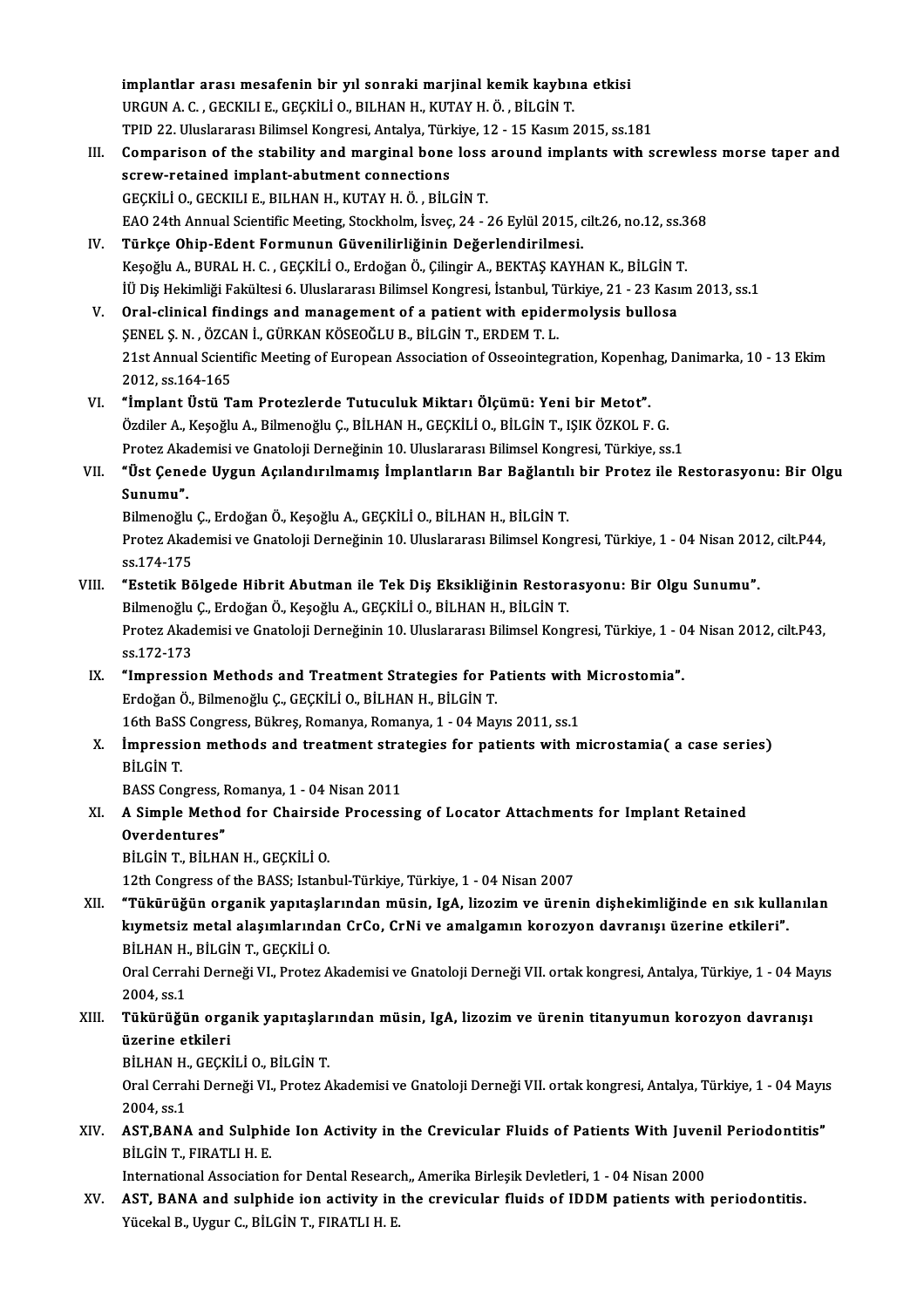78th General Meeting of IADR, Amerika Birleşik Devletleri, 1 - 04 Nisan 2000, cilt.79, ss.315

78th General Meeting of IADR, Amerika Birleşik Devletleri, 1 - 04 Nisan 2000, cilt.79, ss.315<br>XVI. AST, BANA and sulfide ion activity in the crevicular fluids of patients with juvenile periodontitis. 78th General Meeting of IADR, Amerika Birleşik Devletle:<br>**AST, BANA and sulfide ion activity in the crevicula**<br>Uygur C., Yücekal B., BİLGİN T., Kantarcı A., FIRATLI H. E.<br>78th Conoral Meeting of IADB, Amerika Birleşik Devl AST, BANA and sulfide ion activity in the crevicular fluids of patients with juvenil<br>Uygur C., Yücekal B., BİLGİN T., Kantarcı A., FIRATLI H. E.<br>78th General Meeting of IADR, Amerika Birleşik Devletleri, 1 - 04 Nisan 2000, Uygur C., Yücekal B., BİLGİN T., Kantarcı A., FIRATLI H. E.<br>78th General Meeting of IADR, Amerika Birleşik Devletleri, 1 - 04 Nisan 2000, cilt.79, ss.484<br>XVII. Tam Protezlerde Kullanılan Hazır Seri Ölçü Kaşıkları İçin 78th General Meeting of IADR, Amerika Birleşik Devletleri, 1 - 04 Nisan 2000, cilt.79, ss.484 BİLGİNT. TDB6.UluslarasıDişhekimliğiKongresi, İstanbul,Türkiye,1 -04Haziran1999 BİLGİN T.<br>TDB 6. Uluslarası Dişhekimliği Kongresi, İstanbul, Türkiye, 1 - 04 Haziran 1999<br>XVIII. "%1 lik Sodyum Hipoklorit Solüsyonun Aljinat Ölçülerin Boyutsal Stabilitesine Etkisi"<br>PRI CİN T TDB 6. Ulu<br>**"%1 lik S<br>BİLGİN T.**<br>Türk Dis k "%1 lik Sodyum Hipoklorit Solüsyonun Aljinat Ölçülerin Boyutsal Stabilitesine Etkisi"<br>BİLGİN T.<br>Türk Diş Hekimleri Birliği 5. Uluslarası Dişhekimliği Kongresi,, Bursa, Türkiye, 1 - 04 Haziran 1998<br>% 1'lik soduum binaklarit BİLGİN T.<br>Türk Diş Hekimleri Birliği 5. Uluslarası Dişhekimliği Kongresi,, Bursa, Türkiye, 1 - 04 Haziran 1998<br>XIX. % 1'lik sodyum hipoklorit solüsyonunun aljinat ölçülerin boyutsal stabilitesine etkisi. ,<br>RAVRAKTAR R Türk Diş Hekimleri Birliği 5. U<br>% 1'lik s<mark>odyum hipoklorit</mark><br>BAYRAKTAR B. G. , BİLGİN T.<br>Türk Dishekimleri Birliği 5. Ul % 1'lik sodyum hipoklorit solüsyonunun aljinat ölçülerin boyutsal stabilitesine et<br>BAYRAKTAR B. G. , BİLGİN T.<br>Türk Dişhekimleri Birliği 5. Uluslararası Dişhekimliği Kongresi,, Türkiye, 1 - 04 Haziran 1998<br>Comparison of Tu BAYRAKTAR B. G. , BİLGİN T.<br>Türk Dişhekimleri Birliği 5. Uluslararası Dişhekimliği Kongresi,, Türkiye, 1 - 04 Haziran 1998<br>XX. Comparison of Two Methods for Evaluation of Various Slopes in Eminentia Articularis"<br>Pit ci Türk Dişh<br><mark>Compari:</mark><br>BİLGİN T.<br><sup>2nd Bollm</sup> Comparison of Two Methods for Evaluation of Variou<br>BİLGİN T.<br>3rd Balkan Dental Congress,, Bulgaristan, 1 - 04 Nisan 1998<br>Evaluation of the Various Slanes in Different Slises of BİLGİN T.<br>3rd Balkan Dental Congress" Bulgaristan, 1 - 04 Nisan 1998<br>XXI. Evaluation of the Various Slopes in Different Slices of the Eminent Articularis Related to the 3rd Balkan Dental Congress,, Bulgaristan, 1 - 04 Nisan 1998<br>Evaluation of the Various Slopes in Different Slices of the Eminent Articu<br>Transversal Angulation of the Fossa Glenoidales in Anatolian Population<br>Pit Cin T Evaluation<br>Transver<br>BİLGİN T.<br>The Sever Transversal Angulation of the Fossa Glenoidales in Anatolian Population<br>BİLGİN T.<br>The Seventh Meeting of the International College of Prosthodontists;, Malta, 1 - 04 Ekim 1997<br>Dimensional Stability of Elastemeris Impressio BİLGİN T.<br>The Seventh Meeting of the International College of Prosthodontists<br>XXII. Dimensional Stability of Elastomeric Impression Materials"<br>PRICIN T. SEN D The Seventh Meet<br>Dimensional Sta<br>BİLGİN T., ŞEN D.<br><sup>75th</sup> Conoral Sess Dimensional Stability of Elastomeric Impression Materials"<br>BİLGİN T., ŞEN D.<br>75th General Session and Exhibition of the International Association for Dental Research,, Amerika Birleşik<br>Devletleri 1 - 04 Mert 1997 BİLGİN T., ŞEN D.<br>75th General Session and Ex<br>Devletleri, 1 - 04 Mart 1997<br>Tensile Bend Strength of T5th General Session and Exhibition of the International Association for Dental Researth Devletleri, 1 - 04 Mart 1997<br>XXIII. Tensile Bond Strength of Resilient Liner With Acrylic Denture Base Resins<br>PUCIN T Devletleri, 1 - 04 Mart 1997<br>Tensile Bond Strength of Resilient Liner With Acrylic Denture Base Resins<br>BİLGİN T. 71st General Session International Association for Dental Research, Amerika Birleşik Devletleri, 1 - 04 Mart 1993 XXIV. Dezenfeksiyon ve Sterilizasyonun Silikon Esaslı Ölçü BİLGİNT. Türk Diş Hekimleri Birliği 1. Uluslarası Kongresi, İzmir, Türkiye, 1 - 04 Eylül 1992 BİLGİN T.<br>Türk Diş Hekimleri Birliği 1. Uluslarası Kongresi, İzmir, Türkiye, 1 - 04 Eylül 1992<br>XXV. Silikon Esaslı Ölçü Maddelerinin Zamana Bağlı Çizgisel-Boyutsal Değişimi"<br>Pit Cin T Türk Diş I<br><mark>Silikon E</mark><br>BİLGİN T.<br>Türk Diş I Silikon Esaslı Ölçü Maddelerinin Zamana Bağlı Çizgisel-Boyutsal Değişim<br>BİLGİN T.<br>Türk Diş Hekimleri Birliği 1. Uluslarası Kongresi, İzmir, Türkiye, 1 - 04 Eylül 1992<br>Bir Yumusak Astar Maddasinin Farklı Akrilik Pratar Kaid BİLGİN T.<br>Türk Diş Hekimleri Birliği 1. Uluslarası Kongresi, İzmir, Türkiye, 1 - 04 Eylül 1992<br>XXVI. Bir Yumuşak Astar Maddesinin Farklı Akrilik Protez Kaide Materyallerine Bağlanma Dayanımı"<br>Pil Cin T Türk Diş I<br><mark>Bir Yumı</mark><br>BİLGİN T.<br>Türk Diş I Bir Yumuşak Astar Maddesinin Farklı Akrilik Protez Kaide Materyallerin<br>BİLGİN T.<br>Türk Diş Hekimleri Birliği 1. Uluslarası Kongresi,, İzmir, Türkiye, 1 - 04 Eylül 1992<br>Oklüzal Dikay Boyut Kaybı ve Pehabilitasyonu (? Vakada) BİLGİN T.<br>Türk Diş Hekimleri Birliği 1. Uluslarası Kongresi,, İzmir, Türkiye, 1 -<br>XXVII. Oklüzal Dikey Boyut Kaybı ve Rehabilitasyonu (2 Vakada)"<br>pit cin T Türk Diş I<br><mark>Oklüzal I</mark><br>BİLGİN T.<br>Uluslarası BİLGİN T.<br>Uluslarası 4. Periodontoloji Akademisi Kongresi, İstanbul, Türkiye, 1 - 04 Eylül 1990, ss.12

### Bilimsel KuruluşlardakiÜyelikler / Görevler

Protez Akademisi ve Gnatoloji Derneği, Üye, 1990 - Devam Ediyor

#### Kongre ve SempozyumKatılımı Faaliyetleri

3.Temporomandibular Eklem(TME) Sempozyumu,Katılımcı,Antalya,Türkiye,2008 12th Congress of the BASS, Katılımcı, İstanbul, Türkiye, 2007